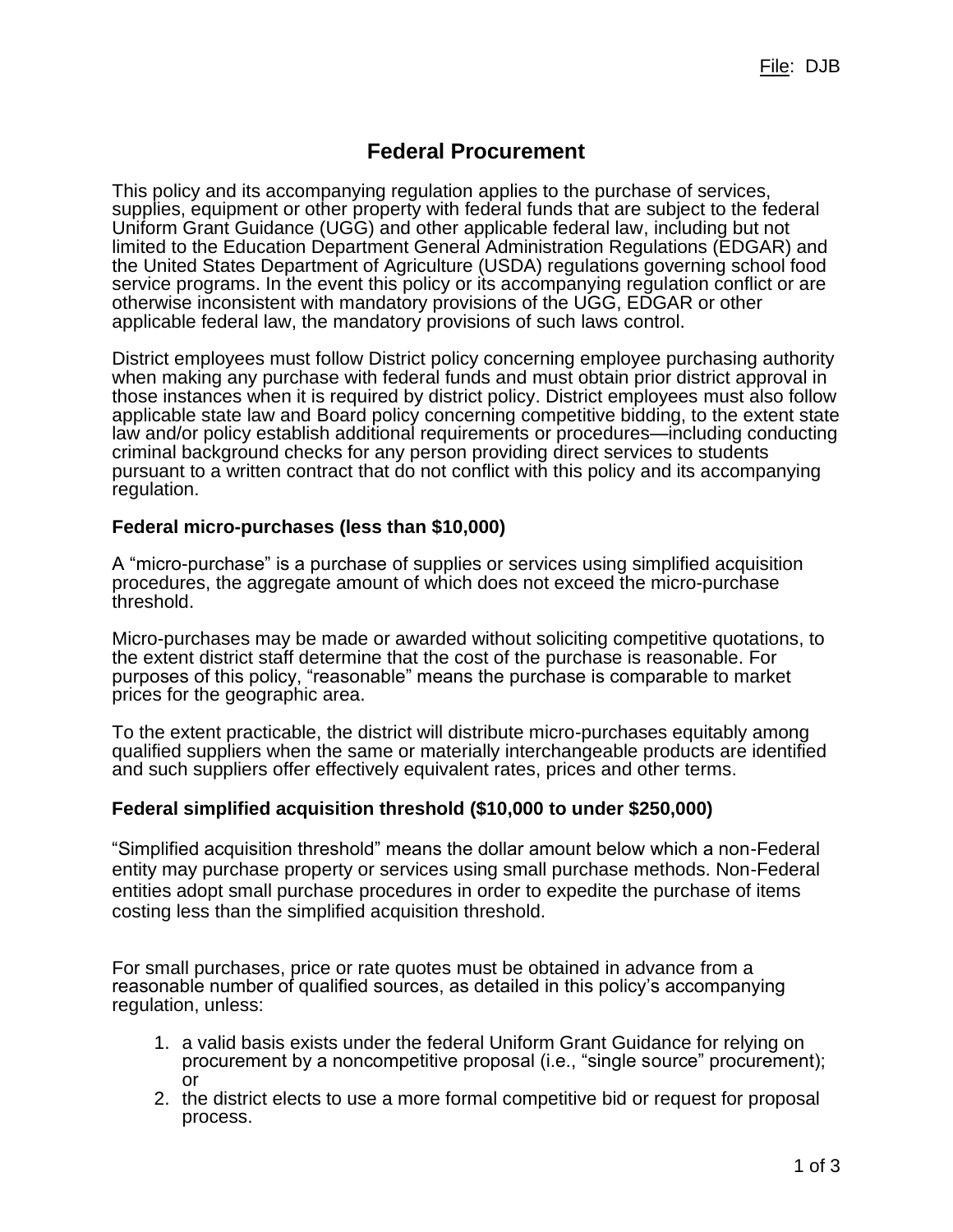## **Competitive bidding threshold (\$250,000 or more)**

The district must conduct a cost or price analysis for purchases that exceed the simplified acquisition threshold, at a minimum, this must include making an independent estimate before receiving bids or proposals (including noncompetitive proposals). A cost analysis means evaluating the separate cost elements that make up the price. A price analysis means evaluating the total price, without looking at the individual cost elements.

Whenever appropriate and relevant to the specific transaction, the cost analysis may include life-cycle cost estimates which must then be incorporated into any solicitations of bids or proposals.

#### **Unnecessary or duplicative items**

The district must avoid the acquisition of unnecessary or duplicative items.

Consideration must also be given to consolidating or breaking out purchases to obtain a more economical purchase.

#### **Recordkeeping**

The district must maintain records sufficient to detail the history of procurements made with federal funds. These records may include, but not necessarily be limited to, the following: rationale for the method of procurement, contractor selection or rejection, and the basis for the contract price (including a cost or price analysis).

Retention of such procurement records must be in accordance with applicable law and district policy.

Adopted: February 2017 Revised: September 2020

LEGAL REFS.: 2 C.F.R. Part 200 Subpart D *(post-award requirements under the federal Uniform Grant Guidance)* 2 C.F.R. 200.318 *(general standards for procurement supported by federal funds)* 2 C.F.R. 200.319 *(written procurement standards required)* 2 C.F.R. 200.320 *(methods of procurement to be followed)* 2 C.F.R. 200.323 *(cost or price analysis)* 2 C.F.R. 200.333 *(record retention requirements)* 2 C.F.R. 200.336 *(access to records)* 7 C.F.R. 226 *(USDA procurement thresholds)* 7 C.F.R. 3016.36 *(USDA's procurement standards)* 7 C.F.R. 3016.37 *(USDA's procurement requirements for subgrants)* 34 C.F.R. Parts 75, 76 *(EDGAR - Education Department General Administrative Regulations)* 48 C.F.R. Subpart 2.1 *(micro-purchase and competitive bidding thresholds)* C.R.S. 22-32-144 (4) *(background check provision required in service contracts)*

CROSS REFS.:

*Administrative policies:*

DAC, Federal Fiscal Compliance DJ/DJA, Purchasing/Purchasing Authority